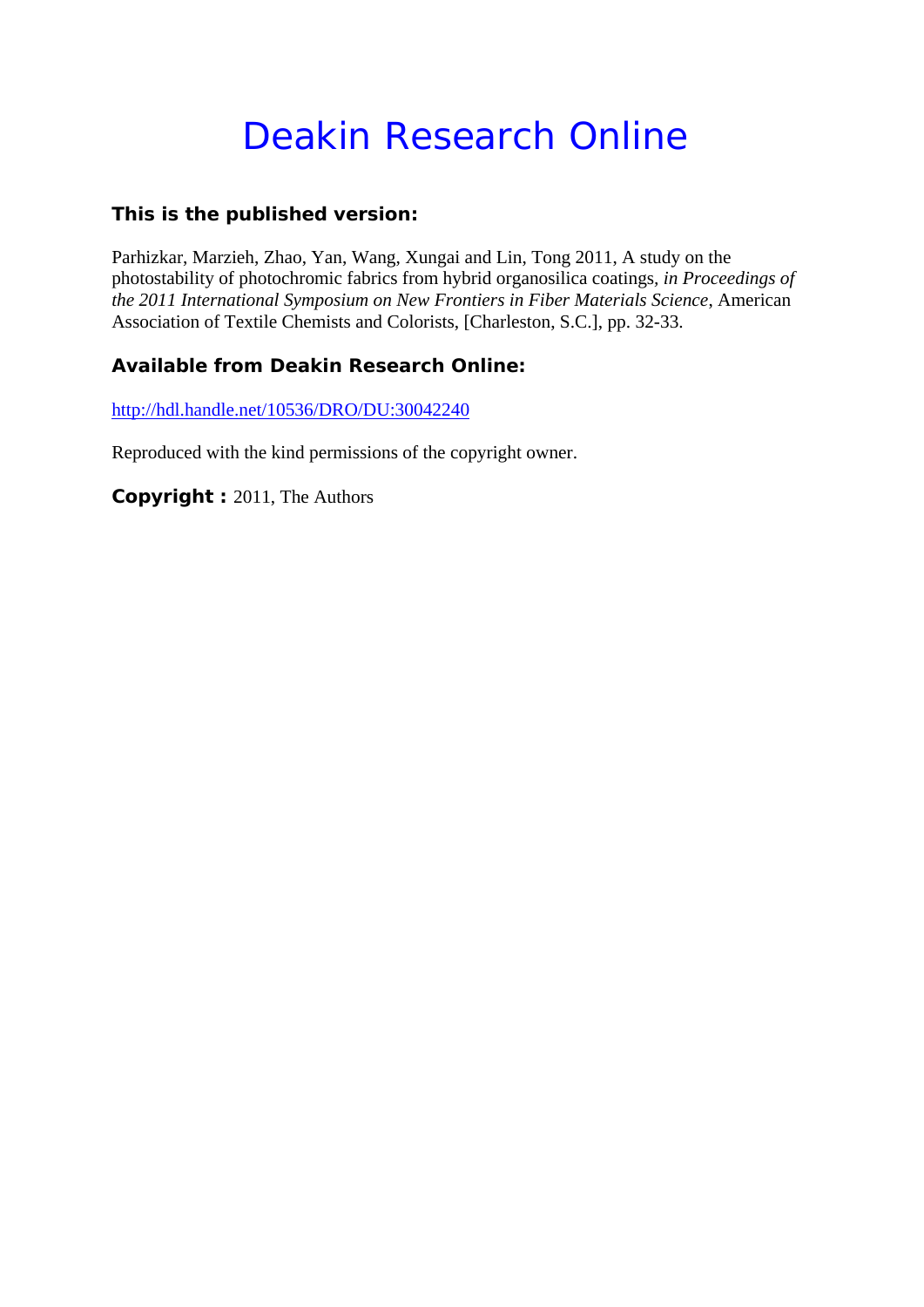# A Study on the Photostability of Photochromic Fabrics from Hybrid Organosilica Coatings

Marzieh Parhizkar, Yan Zhao, Xungai Wang, Tong Lin Centre for Material and Fiber Innovation, Deakin University, Geelong, VIC 3217, Australia [mparh@deakin.edu.au](mailto:mparh@deakin.edu.au)

#### **ABSTRACT**

Photochromic fabrics were prepared using a coating solution containing photochromic dyes and silica sol-gel. The photochromic effect was rapid. The effect of three different post treatments on the optical and durability of the photochromic fabrics was evaluated. These included incorporating a UV stabilizer, increasing the surface hydrophobicity by fluorinating the pores, and blockading the dye-containing pores with additional silica coating. All the treatments improved photostability, without significantly affecting response/fading speeds.

#### **INTRODUCTION**

Photochromism is a color changing response to light stimulus, resultant from structural transformation in the dye molecule. It has been used in developing optical devices such as sensors, shutters, and switches. It could have novel applications in UV protecting, environmentsensing, and fashionable color-changing clothing. We previously produced a hybrid organosilica coating with encapsulated photochromic dye via the sol-gel method [\[1\]](#page-2-0). Although the optical performance response was very fast, the photochromic fabric showed low photostability. The following processes were assessed for this purpose: adding UV stabilizer, increasing surface hydrophobicity by incorporation of fluorine, and blockading the dyeencapsulating pores with addition coating layer.

#### **APPROACH**

Silica sols were prepared by mixing tetraacetoxysilane (TAS), alkyltriethoxysilane (RSi) and ethanol, stirring vigorously until TAS was dissolved. Water was subsequently added at a 1 ml/h rate and the mixture was stirred for 24 hours. The molar ratio of TAS: RSi:  $H_2O$ : EtOH was 1:32:100:320. Alkyltriethoxysilanes included octyltriethoxysilane (OTES) and phenyltriethoxysilane (PhTES), used in a 1:2 (mol/mol) combination, respectively. To incorporate photo stabilizers, a photochromic dye-ethanol solution containing stabilizer was mixed with the synthesized sol-gel solution. Wool fabric was dip-coated with the coating solution, air-dried and cured at 110 °C. To adjust the wettability of the coating, FAS was added to the silane combination at the beginning of synthesis (before adding water). To seal off the dye-containing pores, a second layer of sol containing no dyes was applied after air-drying the first layer.

#### **RESULTS AND DISCUSSION**

The typical structure of the Spirooxazine class of photochromic dyes and its ring-opening reaction with UV stimulation are shown in Figure I.



FIGURE I. Structure and photochromic reaction of spirooxazine

Figure II (a) shows the absorption spectra of the control sample in the presence and absence of UV radiation. Figure II (b) illustrates the ascent and descent of absorption with time as UV light was turned on and off. The time required for absorbance to rise and subsequently fall to half of its maxima, indicated as  $t_{1/2}$  and  $t'_{1/2}$ , were calculated to signify the response and fading speeds of photochromic coatings.



FIGURE II. a) Absorption spectra and, (b) colouration-decolouration curve of the control sample.

| <b>TABLE I. Coating descriptions</b> |  |
|--------------------------------------|--|
|--------------------------------------|--|

|                                   | <b>Name</b>                                                     | <b>Constituents</b>                                                                                                                    |
|-----------------------------------|-----------------------------------------------------------------|----------------------------------------------------------------------------------------------------------------------------------------|
|                                   | Control                                                         | OTES: PhTES $1:2$ sol + dye                                                                                                            |
| Adding UV<br>stabilizer           | <b>UV-1084</b><br><b>HALS-622</b><br>Tinuvin 329<br><b>HMBP</b> | $O: P 1:2$ sol + UV-1084 + dye<br>$O: P 1:2$ sol + HALS-622 + dye<br>$O: P 1:2$ sol + Tinuvin 329 + dye<br>$O: P 1:2$ sol + HMBP + dye |
| Fluorination                      | FAS                                                             | $O:P 1:2 + FAS$ sol + dye                                                                                                              |
| Dbl. coating with<br>extra silica | APS                                                             | $1st$ layer O:P 1:2 sol + dye<br>$2nd$ layer APS sol only                                                                              |
|                                   | <b>MPS</b>                                                      | $1st$ layer O:P 1:2 sol + dye<br>$2nd$ layer MPS sol only                                                                              |
|                                   | Same silica                                                     | $1st$ layer O:P 1:2 sol + dye<br>$2nd$ layer O:P 1:2 sol only                                                                          |

UV-1084: 2,2'-thiobis(4-tert-octylphenolato)-Nbutylamine nickel (II), HMBP: 2-hydroxy-4-methoxy-benzophenone, Tinuvin 329: 2- (2Hbenzotriazol-2-yl)-4-(1,1,3,3-tetramethylbutyl) phenol, HALS-622: poly(4-hydroxy-2,2,6,6-tetramethyl-1-piperidine ethanol-alt-1,4 butanedioic acid), FAS: Tridecafluorooctyltriethoxysilane, APS: (3- Aminopropyl)triethoxysilane; MPS: 3-(Trimethoxysilyl)propyl methacrylate

Coating descriptions are given in Table I, and full names of additives are listed below the table. The optical